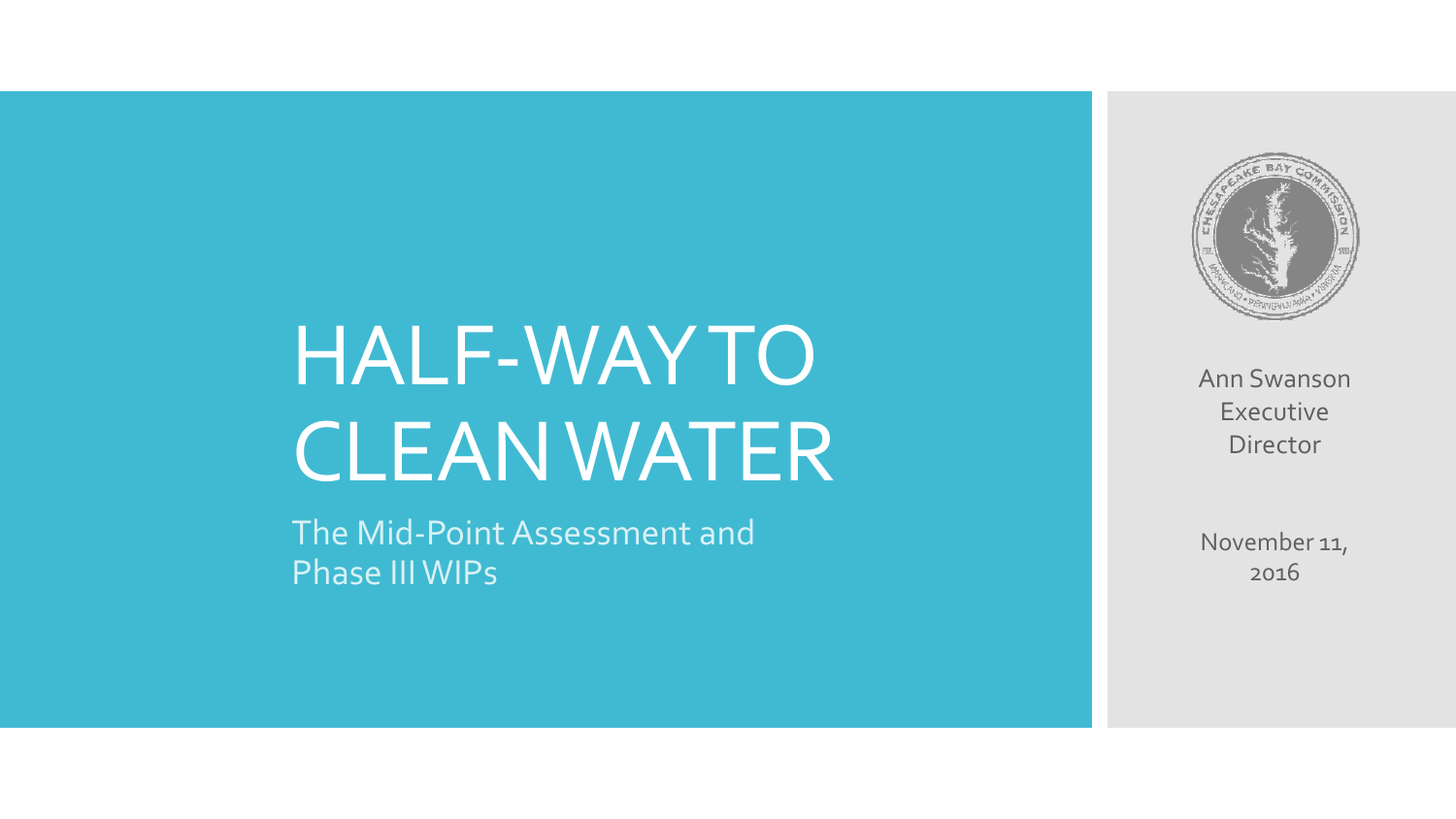#### Chesapeake Bay TMDL

2010: TMDL established Phase I WIPs Phase II WIPs 2017: MID-POINT ASSESSMENT 60% of needed actions 2018: Phase III WIPs 2025: ACHIEVE CLEAN WATER 100% of needed actions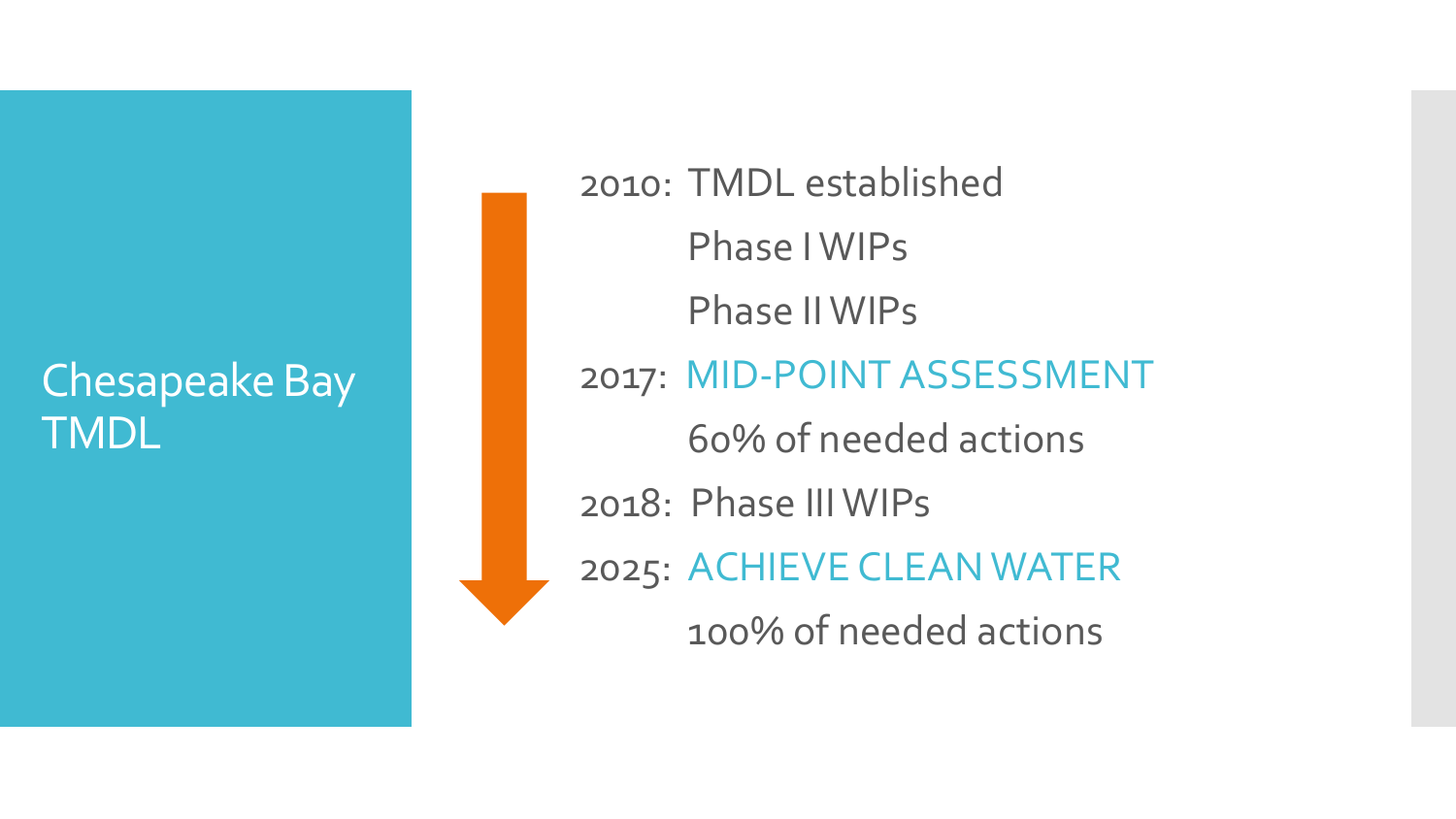### **Witnessing** Success!

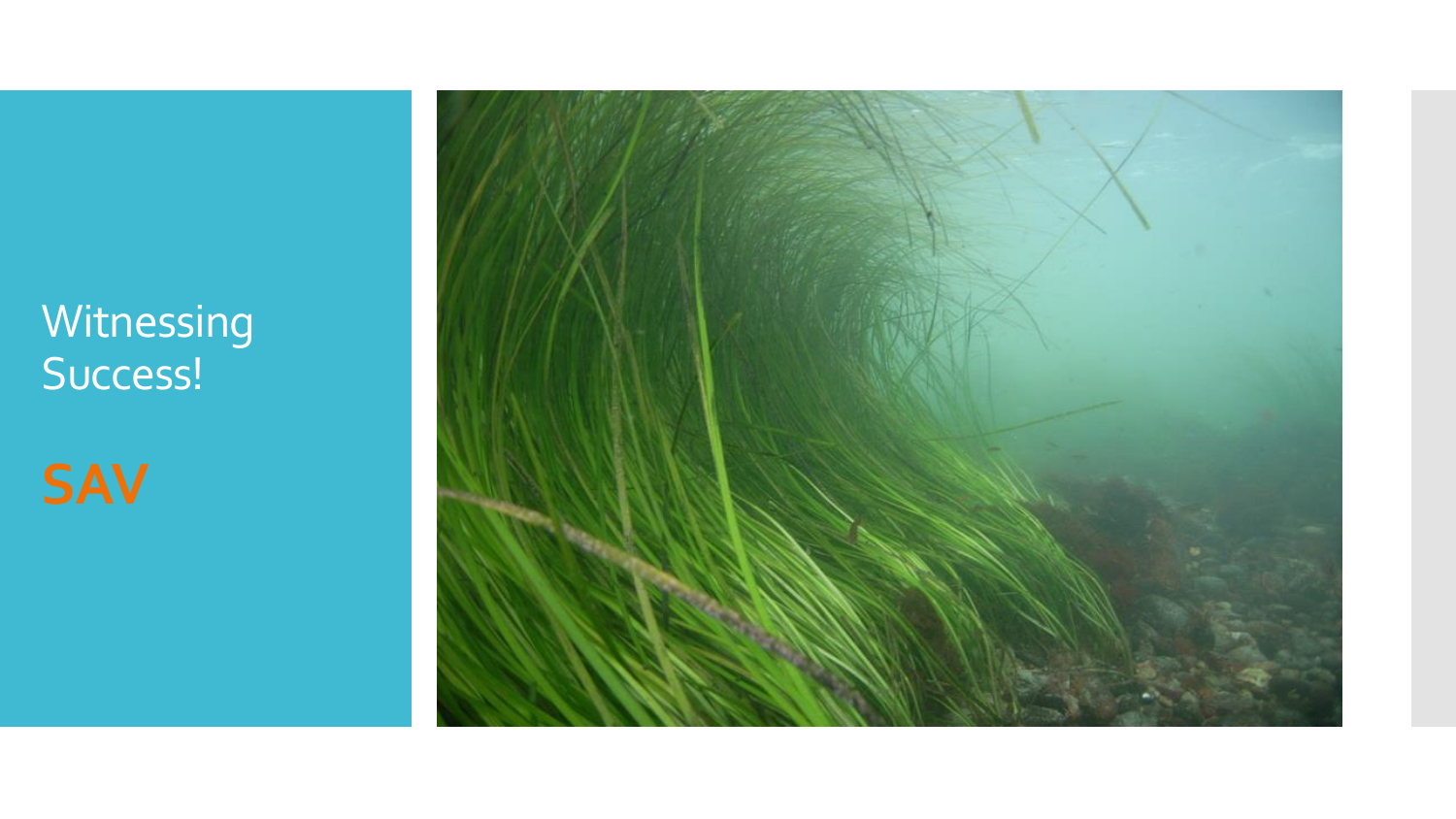**Witnessing** Success!

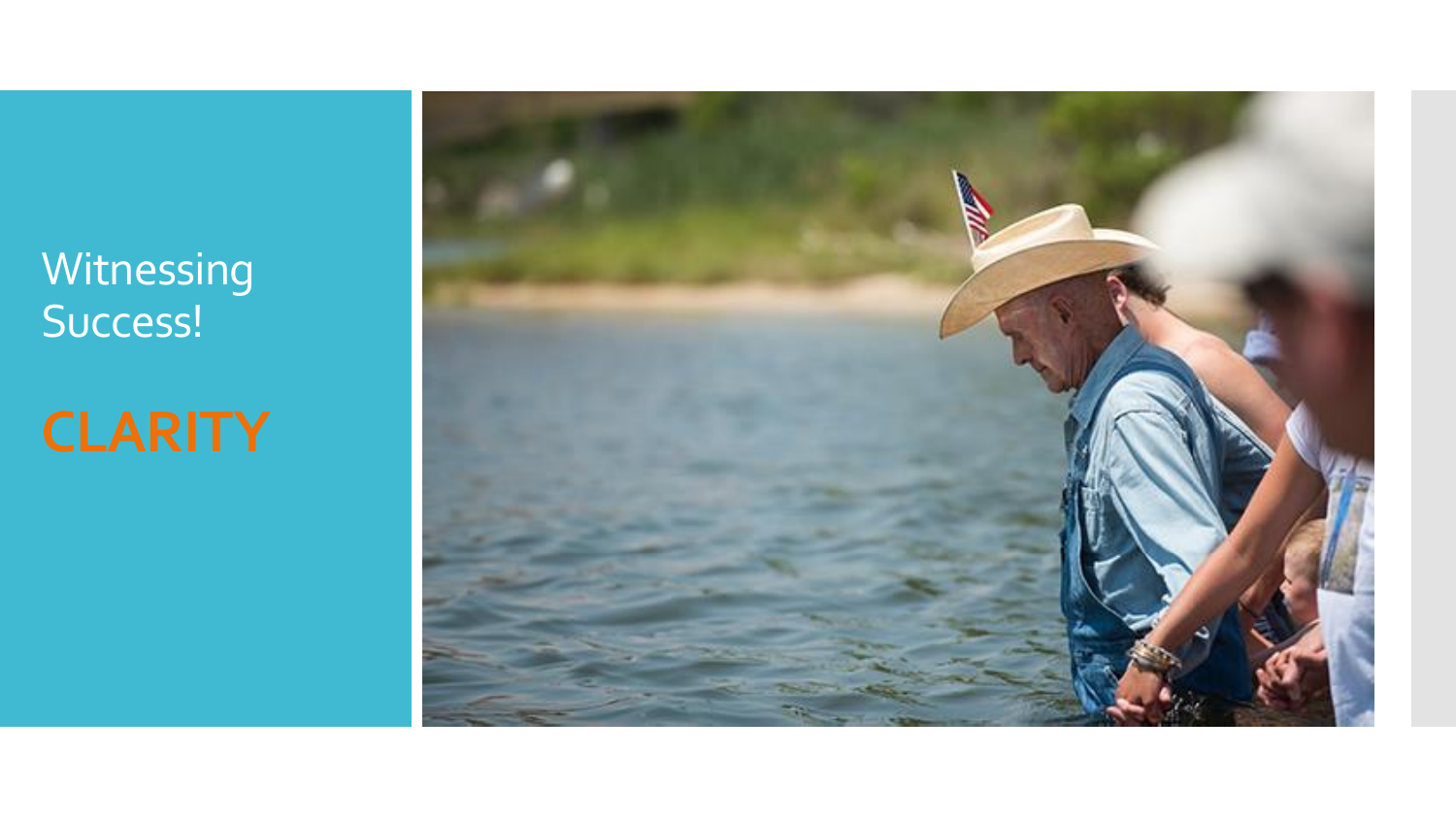#### **Witnessing** Success!

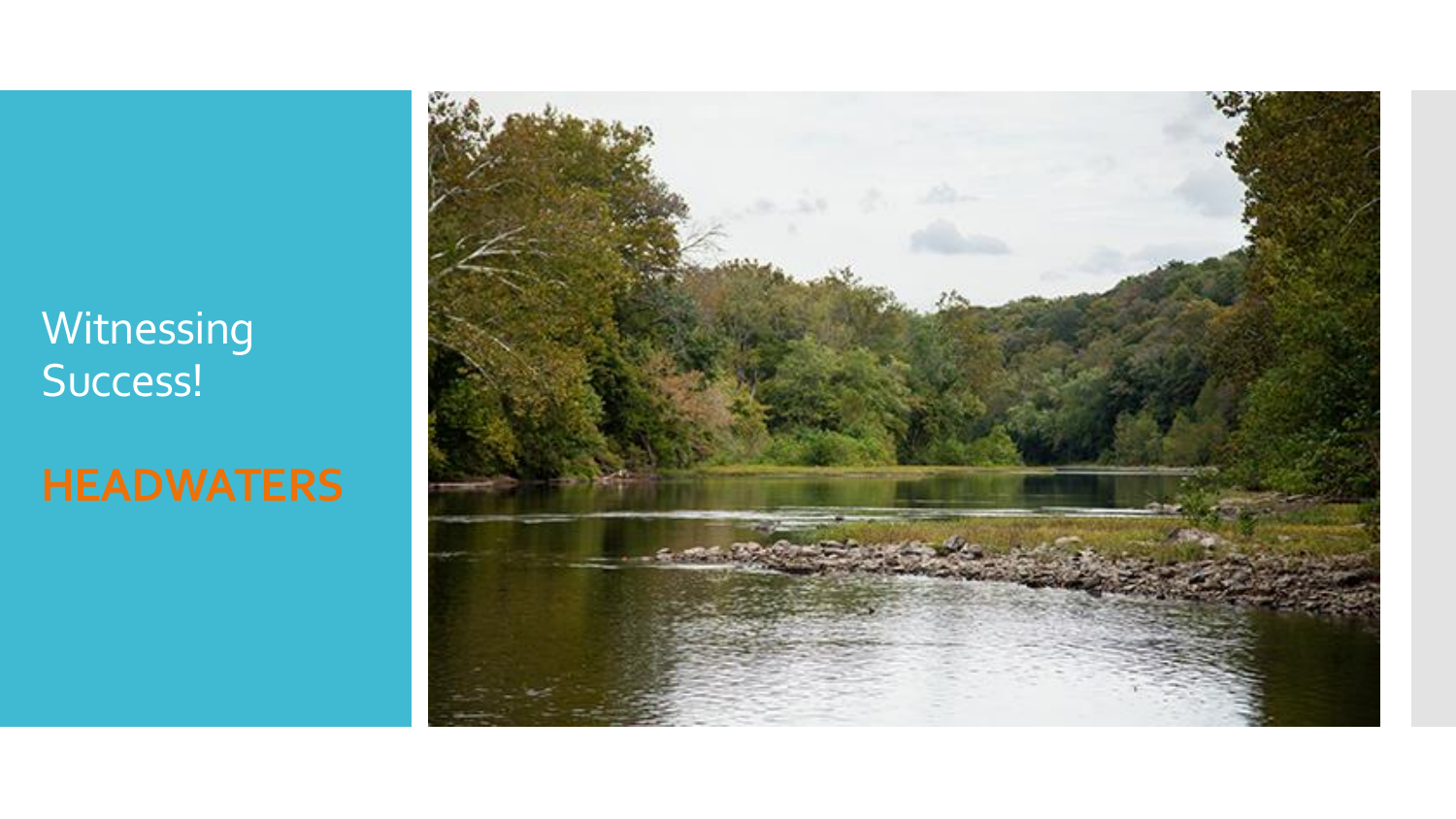**Midpoint** Assessment **Priority** 

New Tools for the Mid-Point Assessment & WIP Development

Improve accuracy, transparency and confidence in the modeling tools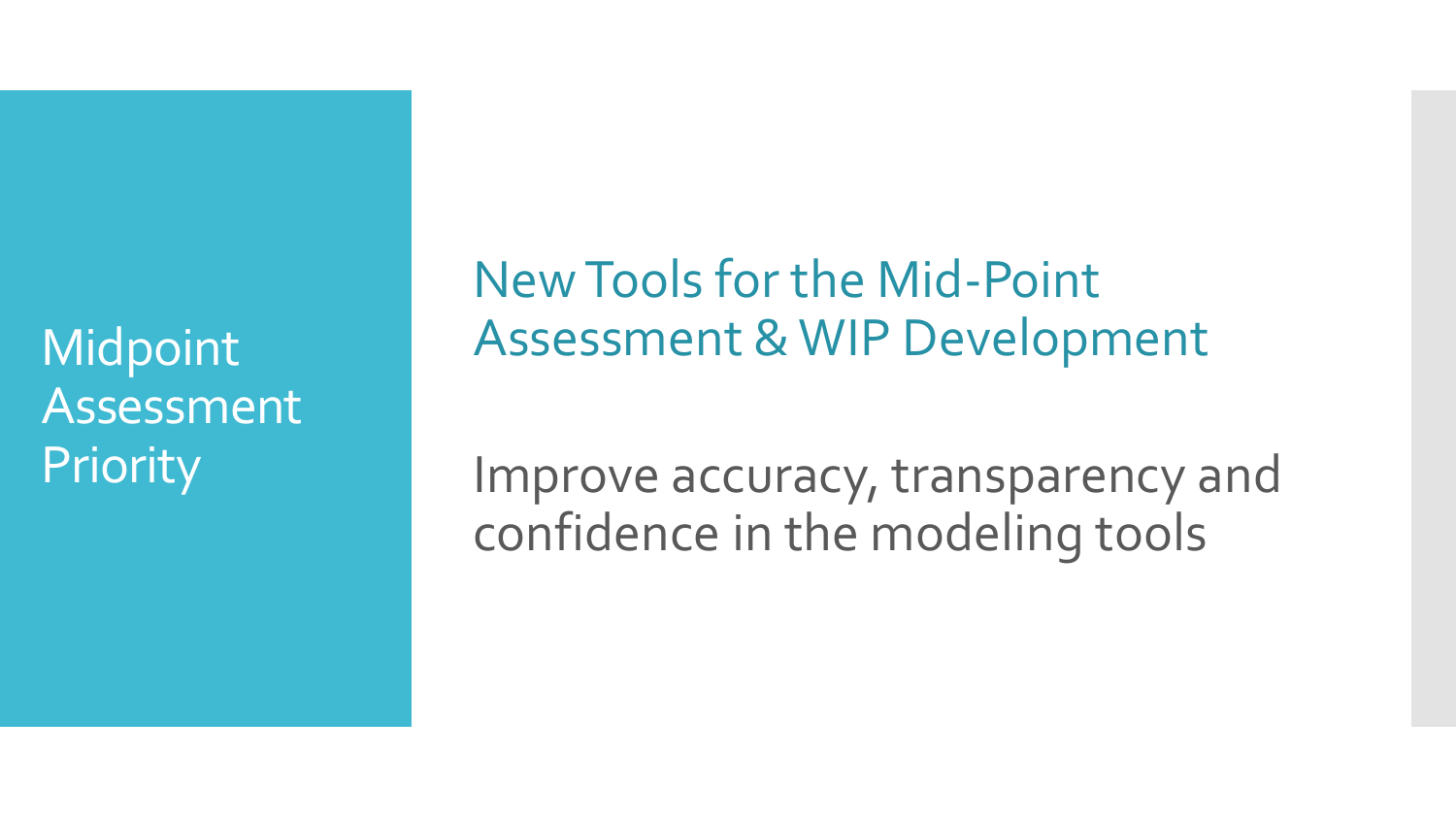**Midpoint** Assessment **Priority** 

#### **1.**

## REFINING THE DATA

Collection of Local Land Use and Land Cover Data

Incorporating the latest science for Conowingo & Climate Change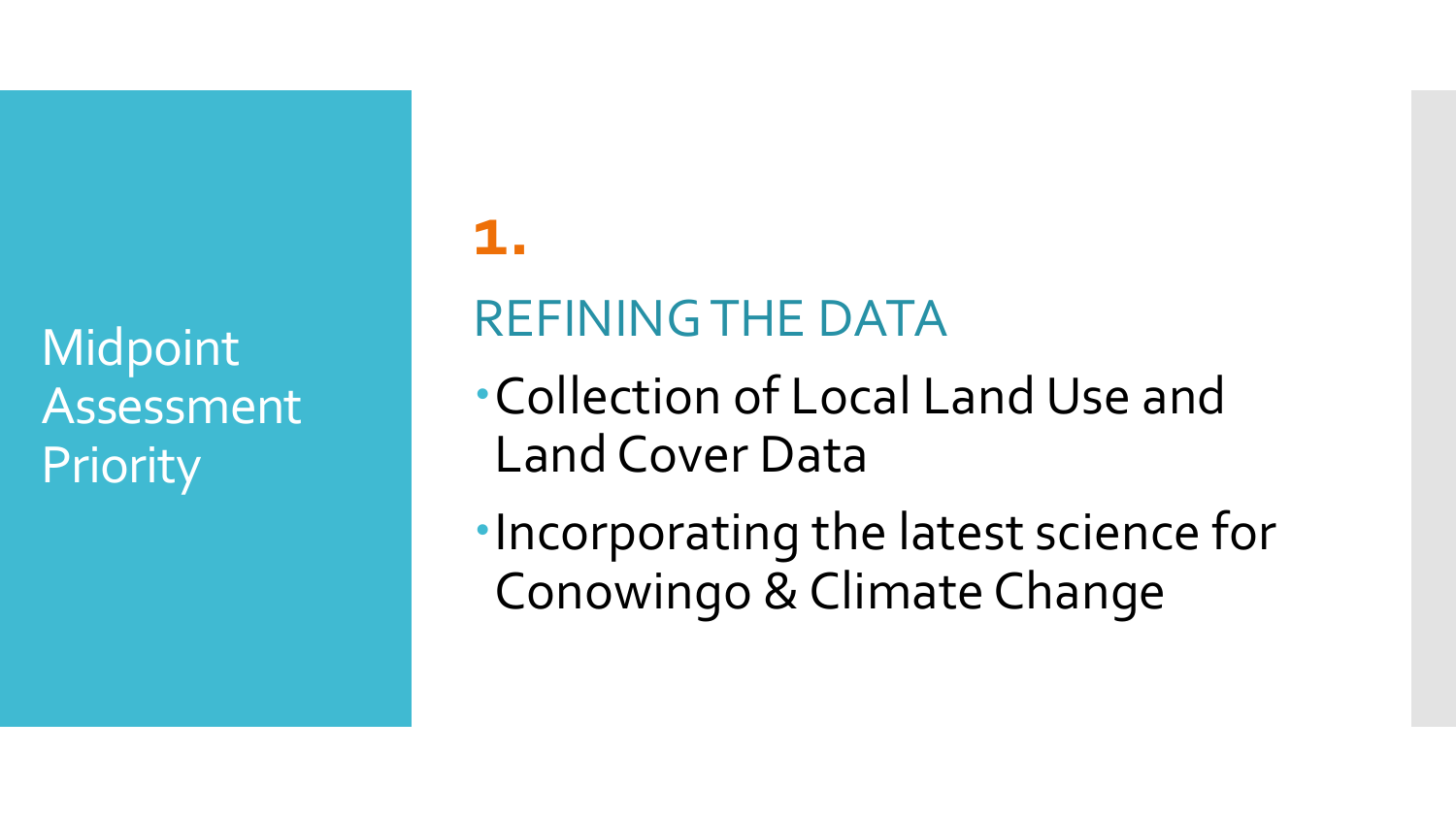## Land Use Land Cover

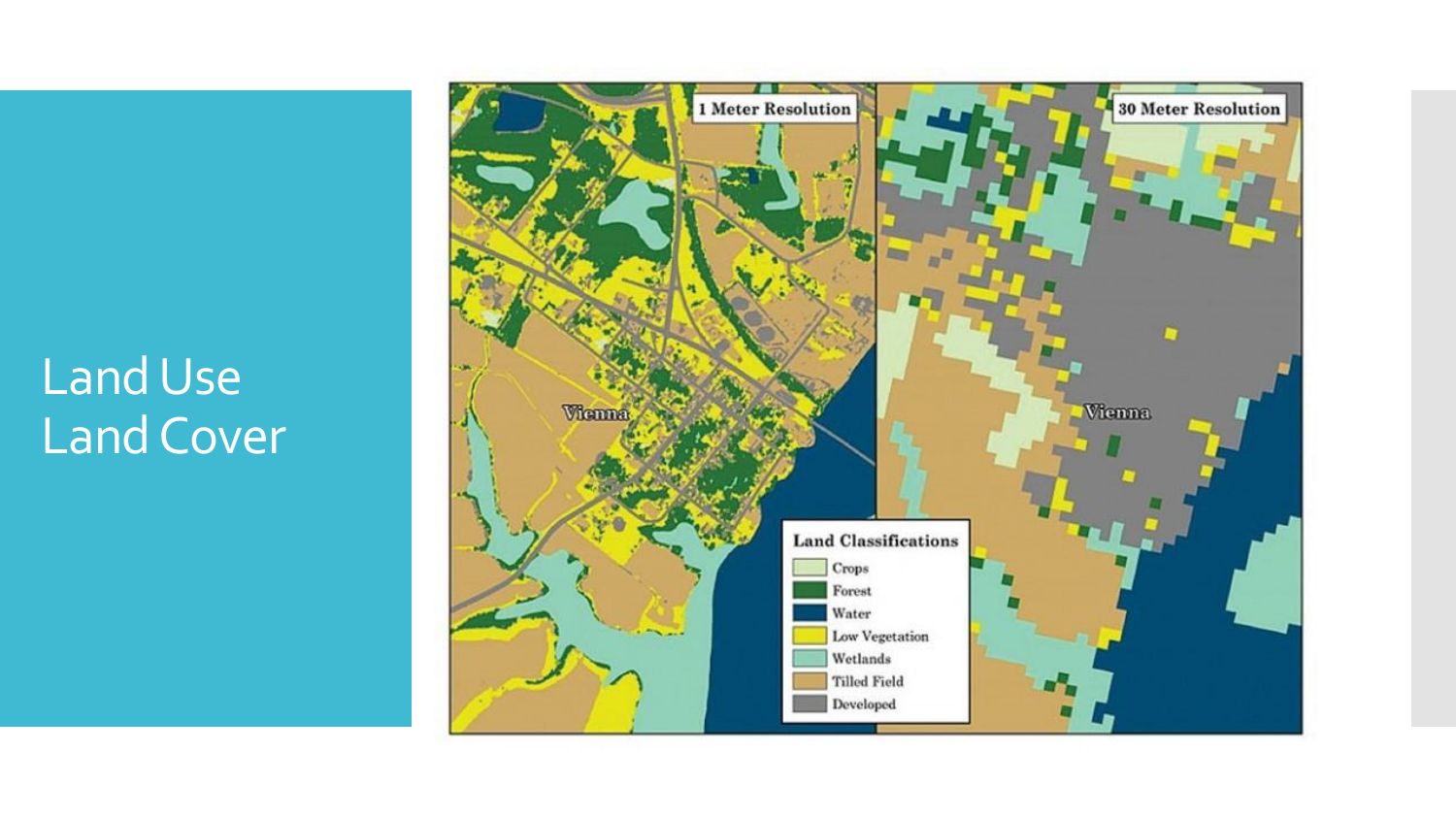Midpoint Assessment **Priority** 

## **2.** CREDIT IN THE MODEL

Convene Expert Panels to Credit BMPs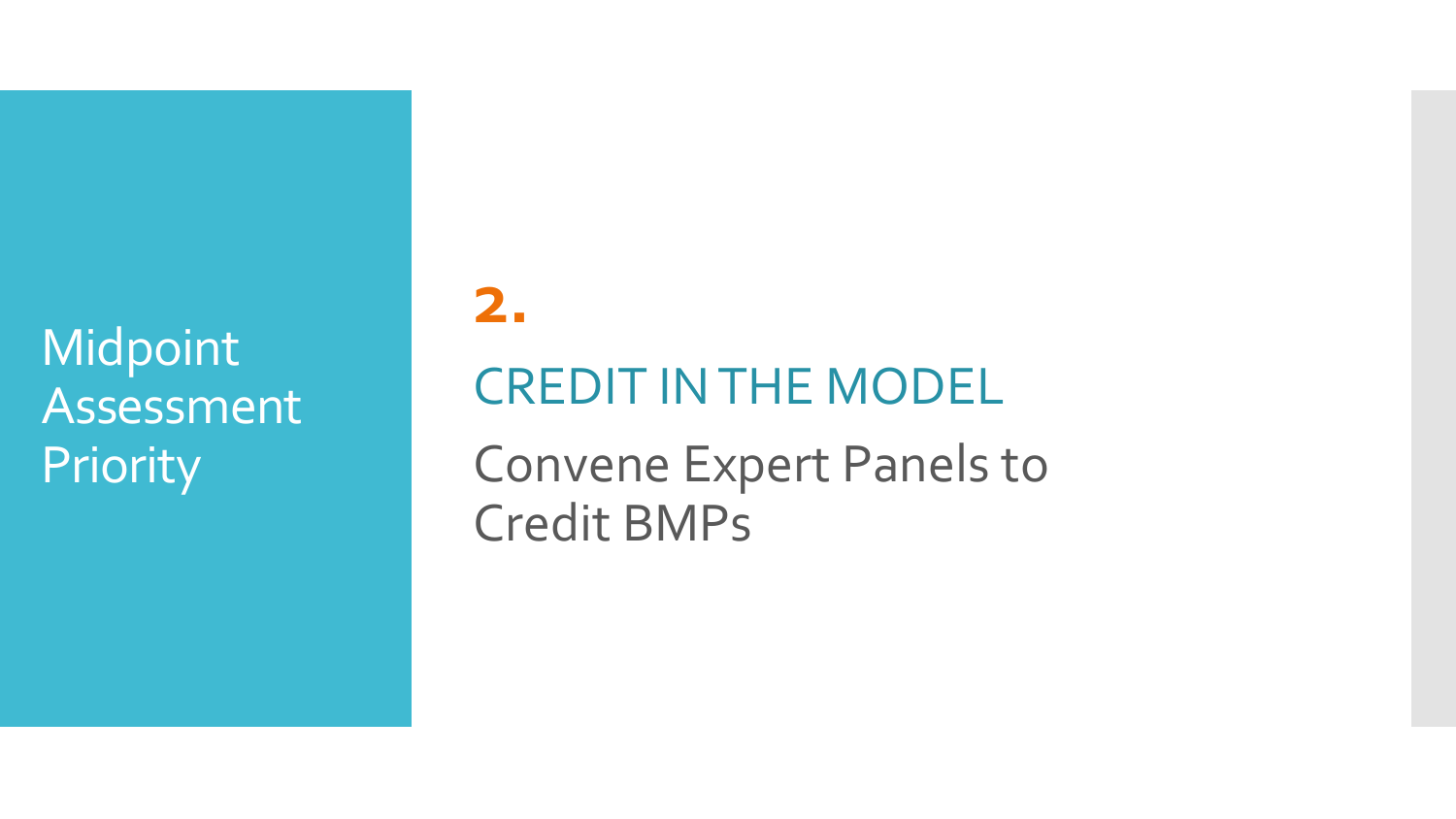BMP Expert Panels

| <b>Animal Waste</b><br><b>Storage</b><br>Systems | Phase 6<br><b>Nutrient</b><br>Management       | <b>Advanced Onsite</b><br><b>Systems (Attenuation)</b><br>Part II |
|--------------------------------------------------|------------------------------------------------|-------------------------------------------------------------------|
| Phase 6<br>Conservation<br><b>Tillage</b>        | Wetlands                                       | Cropland<br>Irrigation<br>Management                              |
| Manure Injection/<br>Manure<br>Incorporation     | Urban<br><b>Tree</b><br>Canopy                 | Manure<br>Treatment<br>Technologies                               |
| Oyster<br>Restoration/<br>Aquaculture            | Floating<br>Wetlands                           | Impervious<br><b>Disconnection</b>                                |
| <b>Boat</b><br>Pump-<br>Out                      | <b>Advanced Onsite</b><br>Systems,<br>Part III | Agricultural<br>Ditch                                             |
| Phase 6<br>Cover<br>Crops                        |                                                | Agriculture<br>Stormwater<br><b>Structures</b>                    |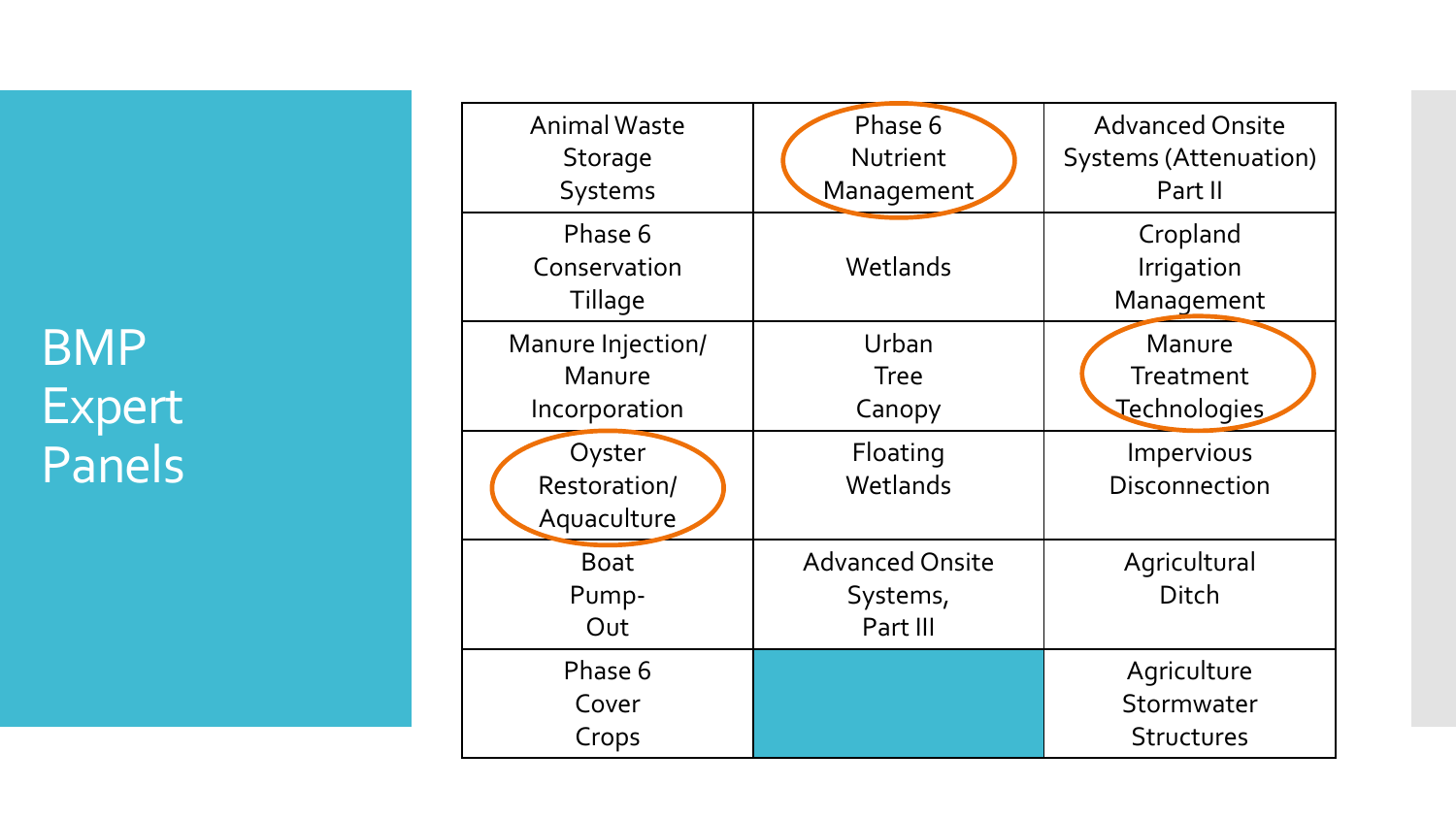Midpoint Assessment **Priority** 

# **3.** ENGAGE LOCAL PARTNERS

Developing Local Area Targets for Phase III WIPs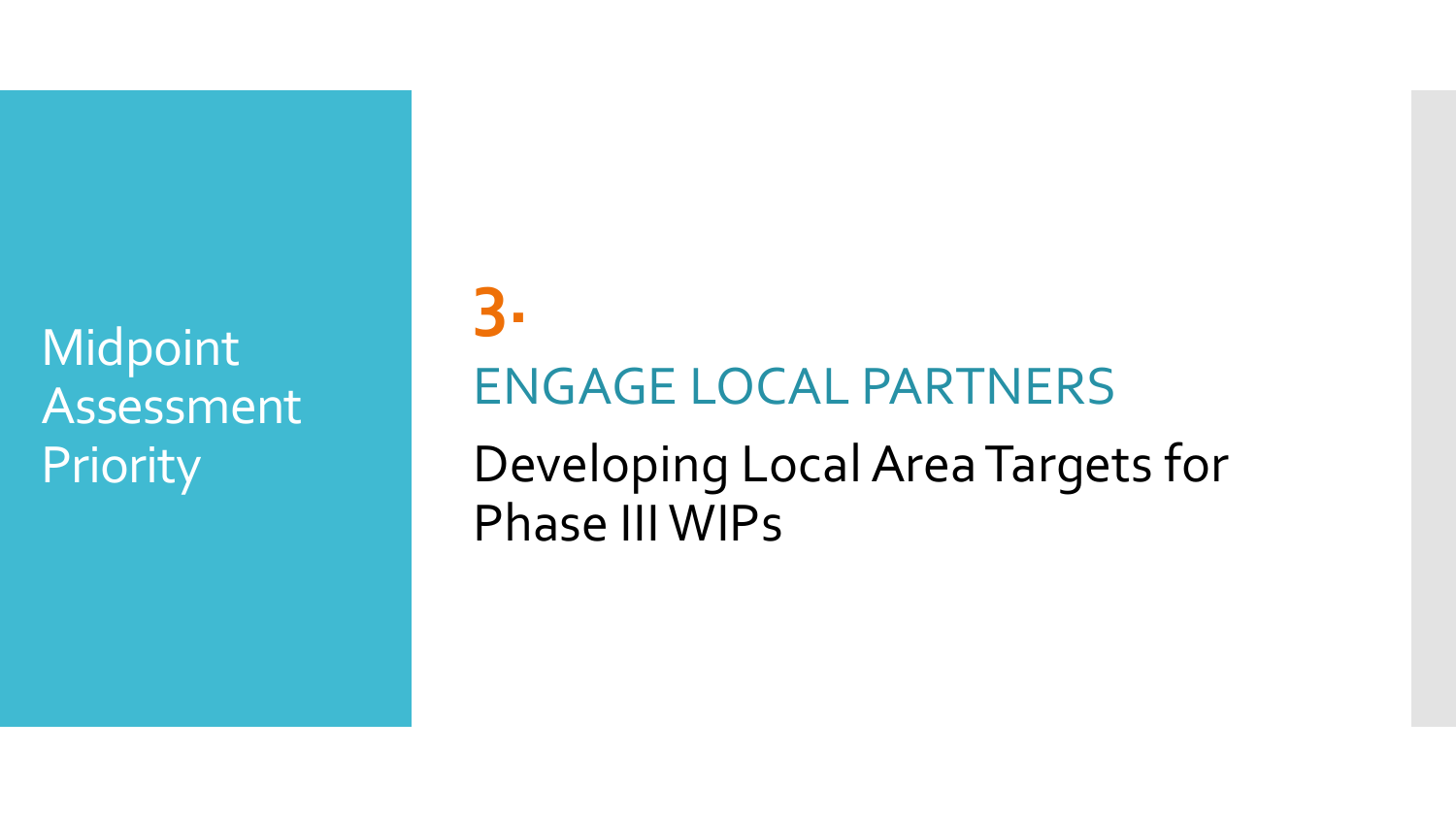Local Area **Targets** 

**Local Targets … Local Planning Targets … Local Planning Goals**

Local = 2\*

**\*County, Facility, District, PDC, Commission, Segment-Shed, Sub-Watershed, Watershed, Hot Spots, All or None of Above.**